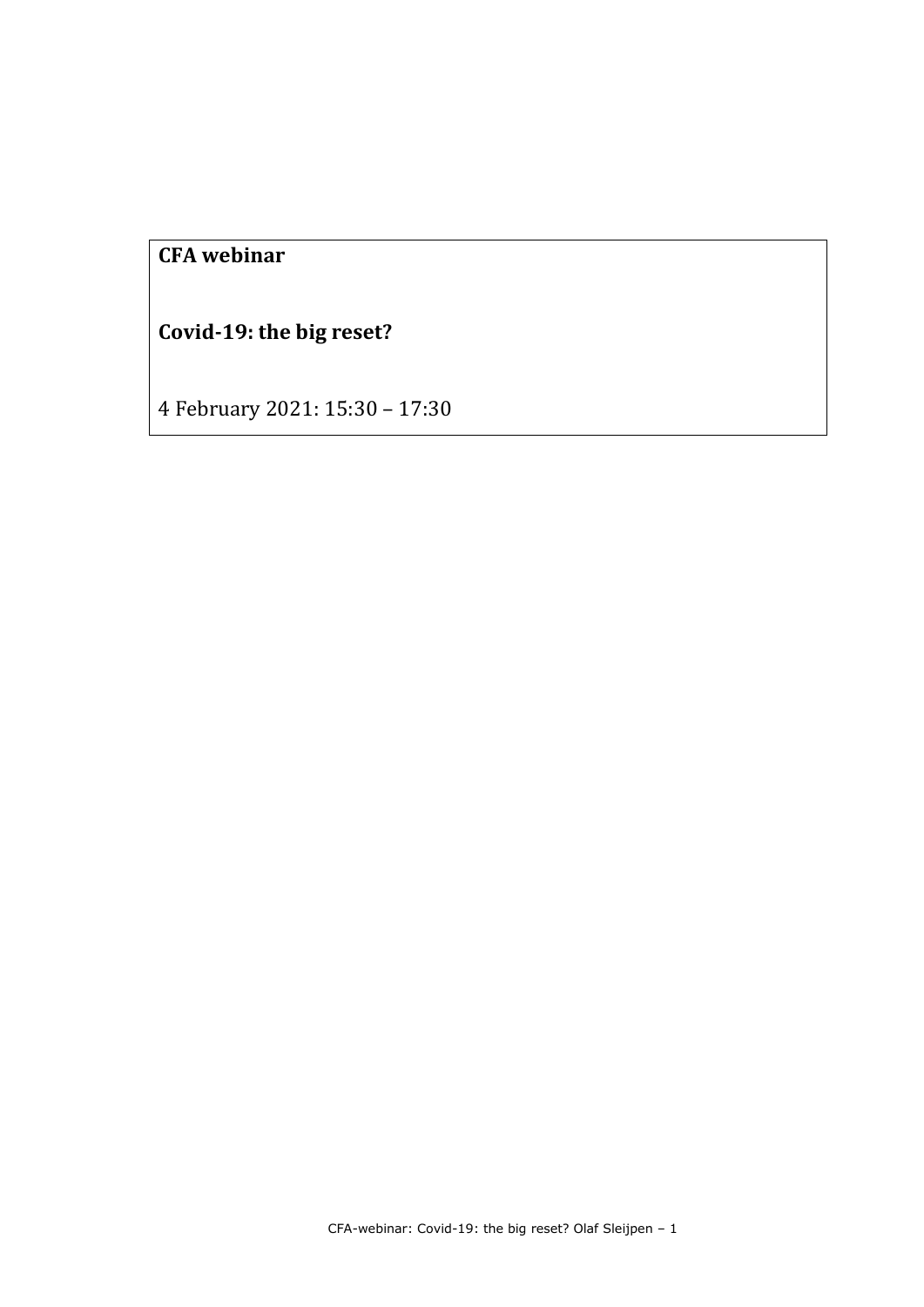## **Powerpoint Presentation**



**Slide 1: Intro**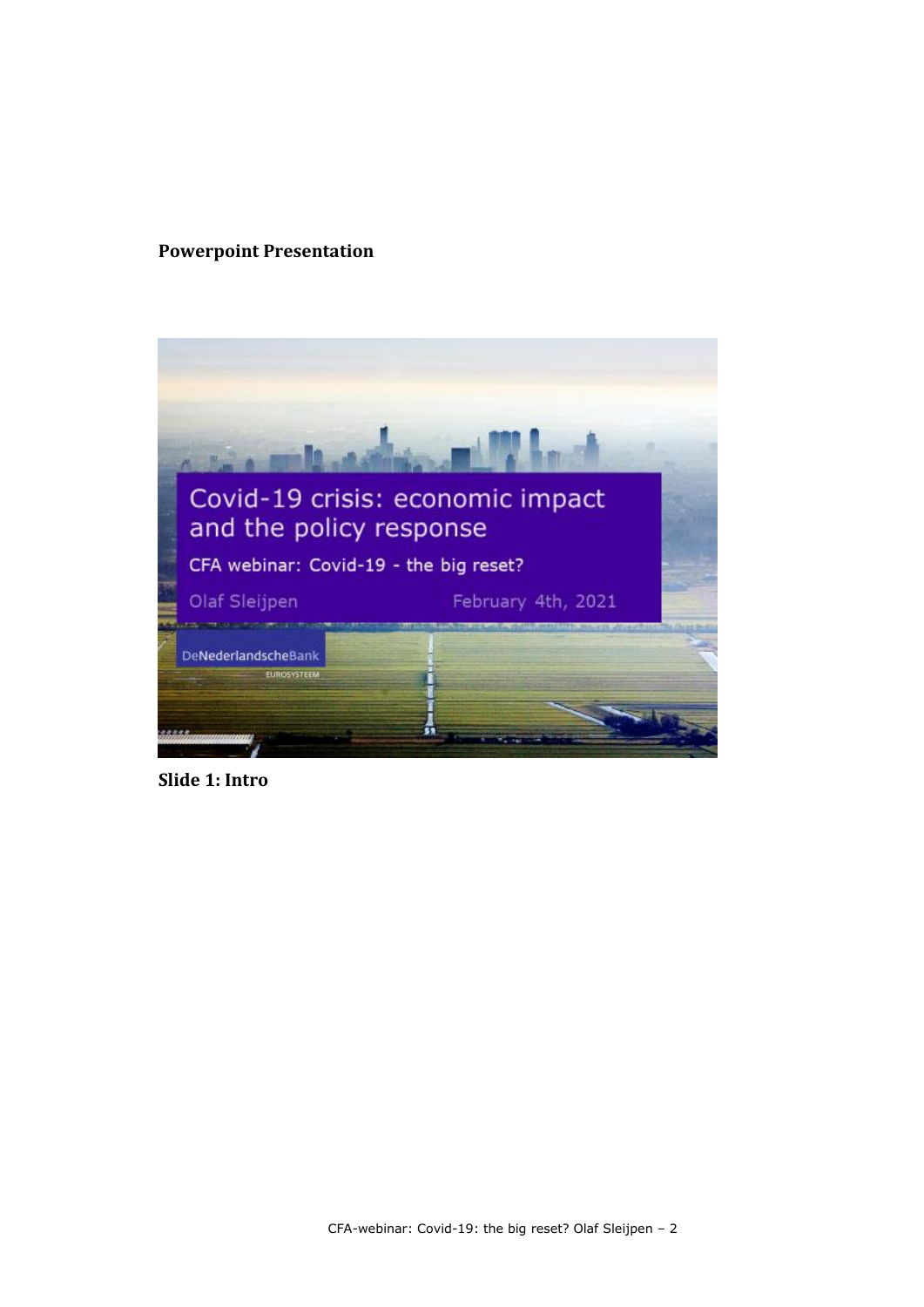# Outline





## **Slide 2: Outline**

Presentation consists of three parts:

1. The economic outlook for the Netherlands, where I will also zoom in on the impact of the current lockdown for different business sectors compared to the first lockdown in spring last year.

2. The results of our pandemic stress test, where we assessed the impact of two severe macroeconomic scenarios on the capital position of Dutch banks and its implications for the supply of credit.

3. The policy response to soften the economic impact of the pandemic and how we can speed up the recovery by stimulating green investments.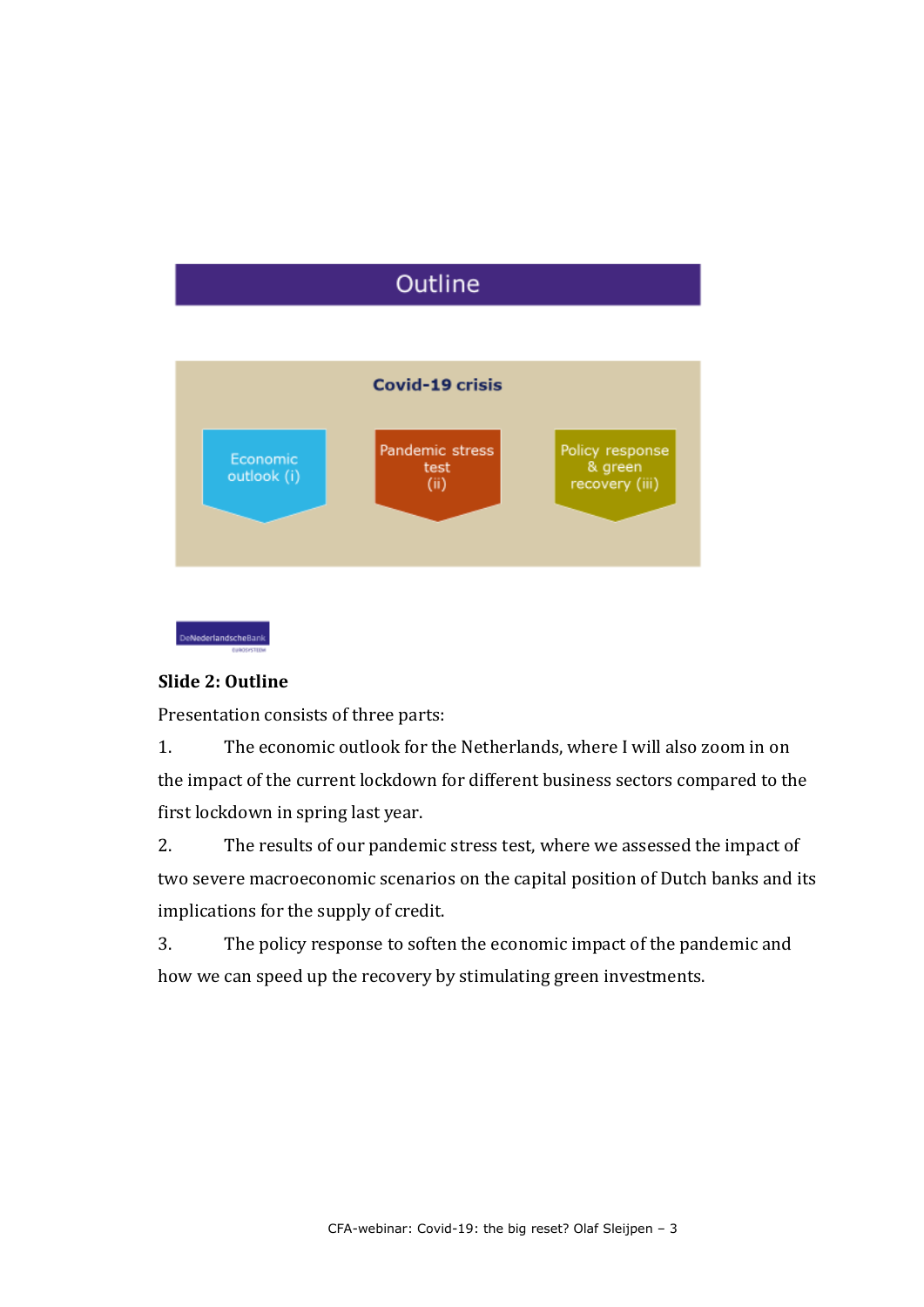

### **Slide 3: Economic outlook (GDP) - Netherlands**

The Dutch economy suffered severe damage in the first two quarters of 2020, with GDP falling almost 10% compared to the fourth quarter of 2019. Subsequently, GDP rebounded strongly in the third quarter (7.8% q-o-q) when a significant part of the containment measures was relaxed, but driven by the second wave of infections and the reintroduction of containment measures, GDP is projected to decline again in the fourth quarter.

This shows that the economy can recover rapidly once the pandemic is under control. Against this background, it is important that the number of infections is contained and that the crisis does not last too long.

According to our December forecast, GDP has contracted by 4.3% in 2020. Although this figure is of historic proportions, it is less severe than the contraction of 6.4% projected in our June forecast. (The latest incoming data for 2020Q4 is better than expected and point at contraction of 3.9% in 2020).

 In our December forecast, GDP will gradually recover with 2.9% in both 2021 and 2022. This is based on the (outdated) assumption that the containment measures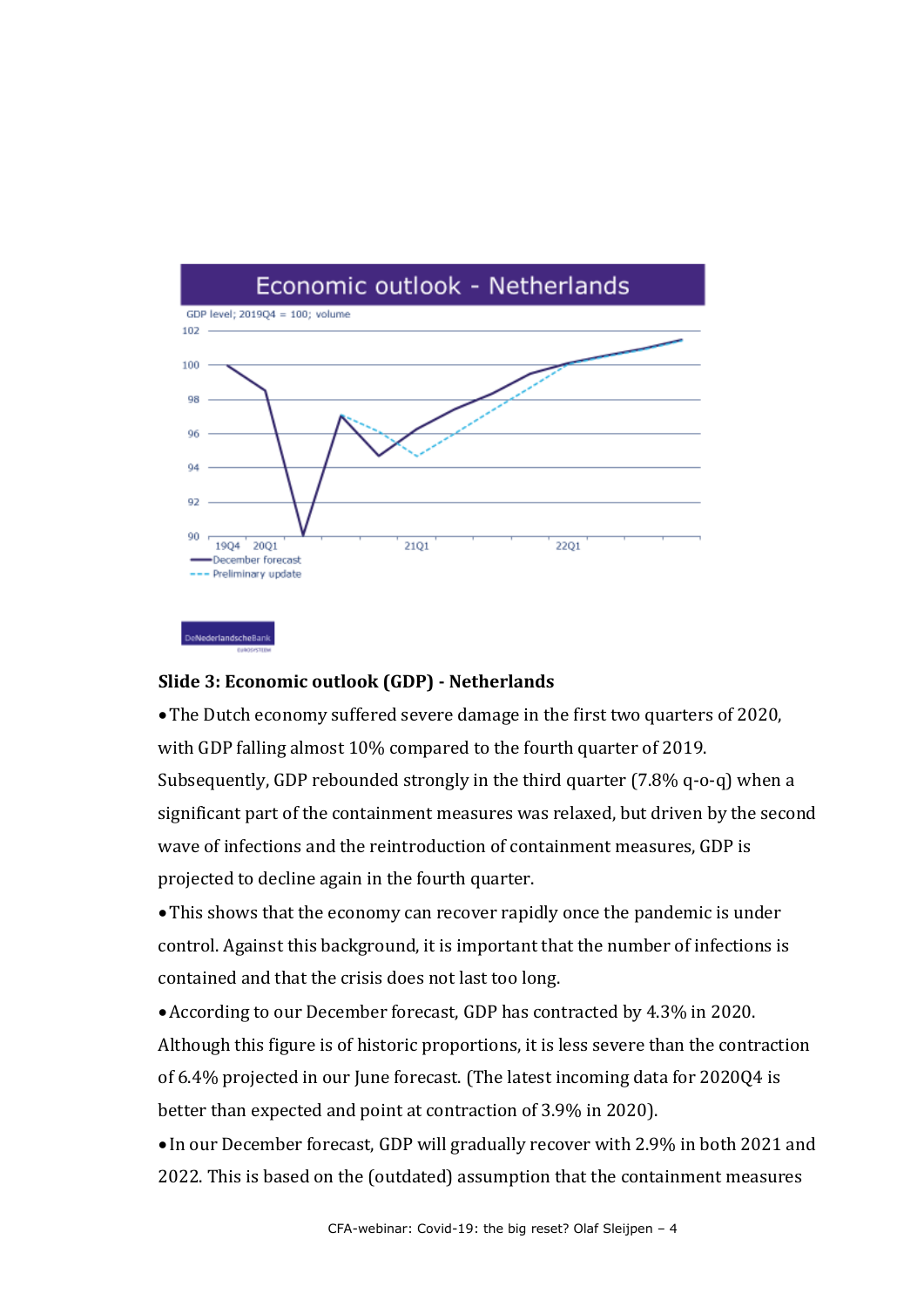of the so-called "partial lockdown" will be gradually phased out in 2021 up to the end of 2021, when the medical solution is successfully implemented.

Contrary to the assumption of the December forecast, containment measures have actually been tightened since mid-December – in response to the revival of the second wave of infections. As a result, the short term economic outlook has deteriorated. This mainly will be at the expense of GDP growth in 2021. How much growth will be lost depends strongly on the development of the pandemic.

A preliminary analysis suggests that, if the hard lockdown remains into effect until the beginning of March, GDP growth might be limited to 1.3% in 2021. For next year, this can lead to an acceleration of GDP growth to 4.2%, if we assume that the containment measures are no longer necessary after this year due to vaccinations.

 In sum, while the blow to the economy has been less severe than previously feared, the recovery in the short term is hampered by the revival of the second wave of infections.

 (Against the drawback of the "hard lockdown", there is also a windfall. The UK has left the EU with a deal, while our December forecast assumed a no-deal Brexit. This could lead to an upward effect on GDP growth of about half a percentage point in 2021. This has not been taken into account in the preliminary analysis of the impact of the "hard lockdown" on GDP.)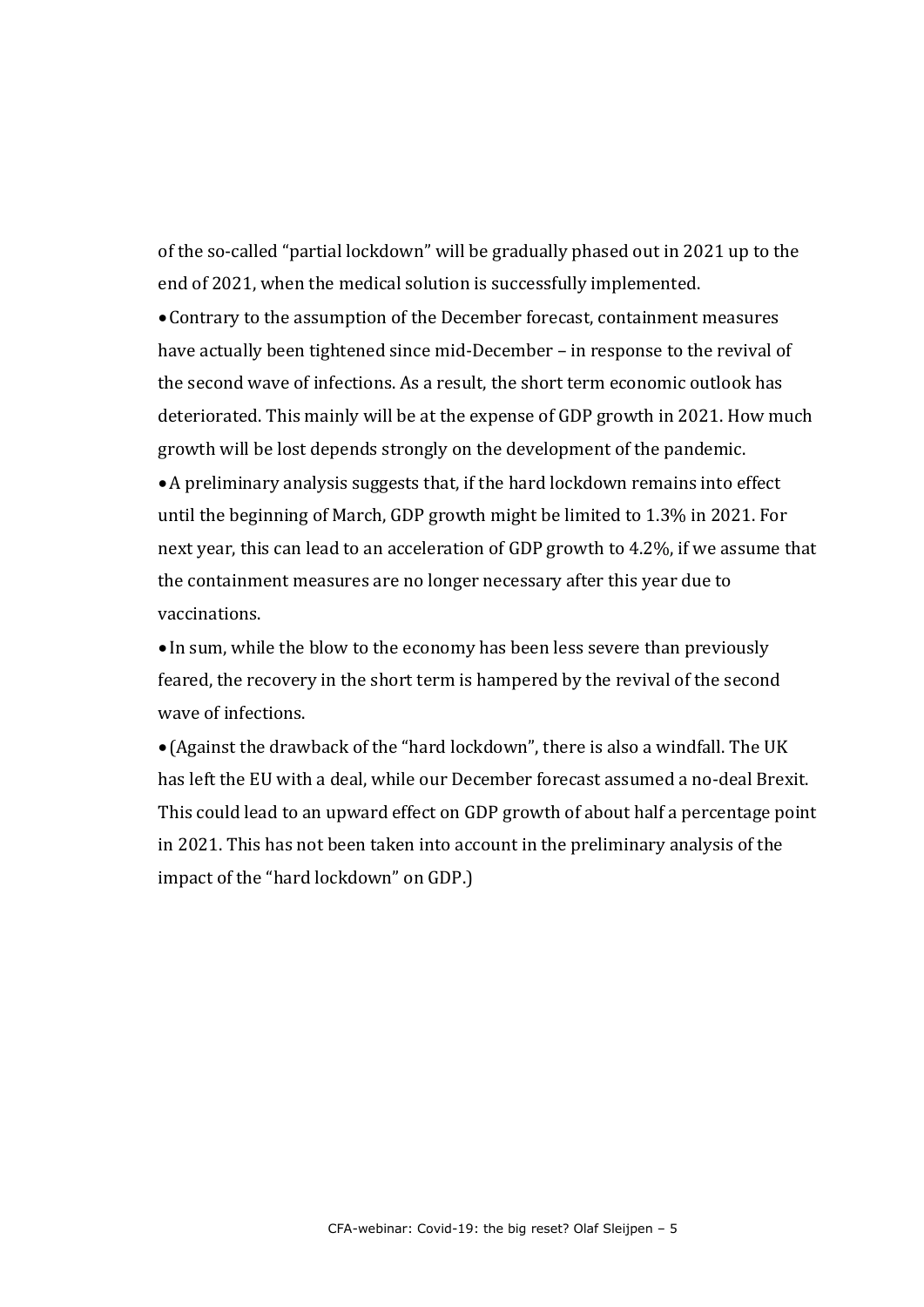

#### **Slide 4: Hard lockdown weighs less heavily on GDP**

.<br>De**Nederlandsche**Bank

Domestic services, like the hospitality and culture sector, are most affected by the pandemic and the containment measures. The slide shows the estimated **marginal impact** of the "intelligent" and "hard" lockdown on the value added of different business sectors compared to the situation from before the pandemic. [fyi: *marginal*, as the shock displayed doesn't contain a time dimension. The *total* impact of the lockdown is approximated by the product of the marginal impact and the duration of the lockdown.]

Compared to the "intelligent lockdown" from spring last year, we find that the marginal damage of the (current) "hard lockdown" is lower for almost all sectors. This partly reflects learning effects, enabling the economy to adapt faster. For instance, value added of the hospitality sector, such as bars and restaurants, declined less sharply this time, even though bars and restaurants were closed in both cases. This is probably because bars and restaurants switched earlier to alternative sales channels, such as delivery and take-away.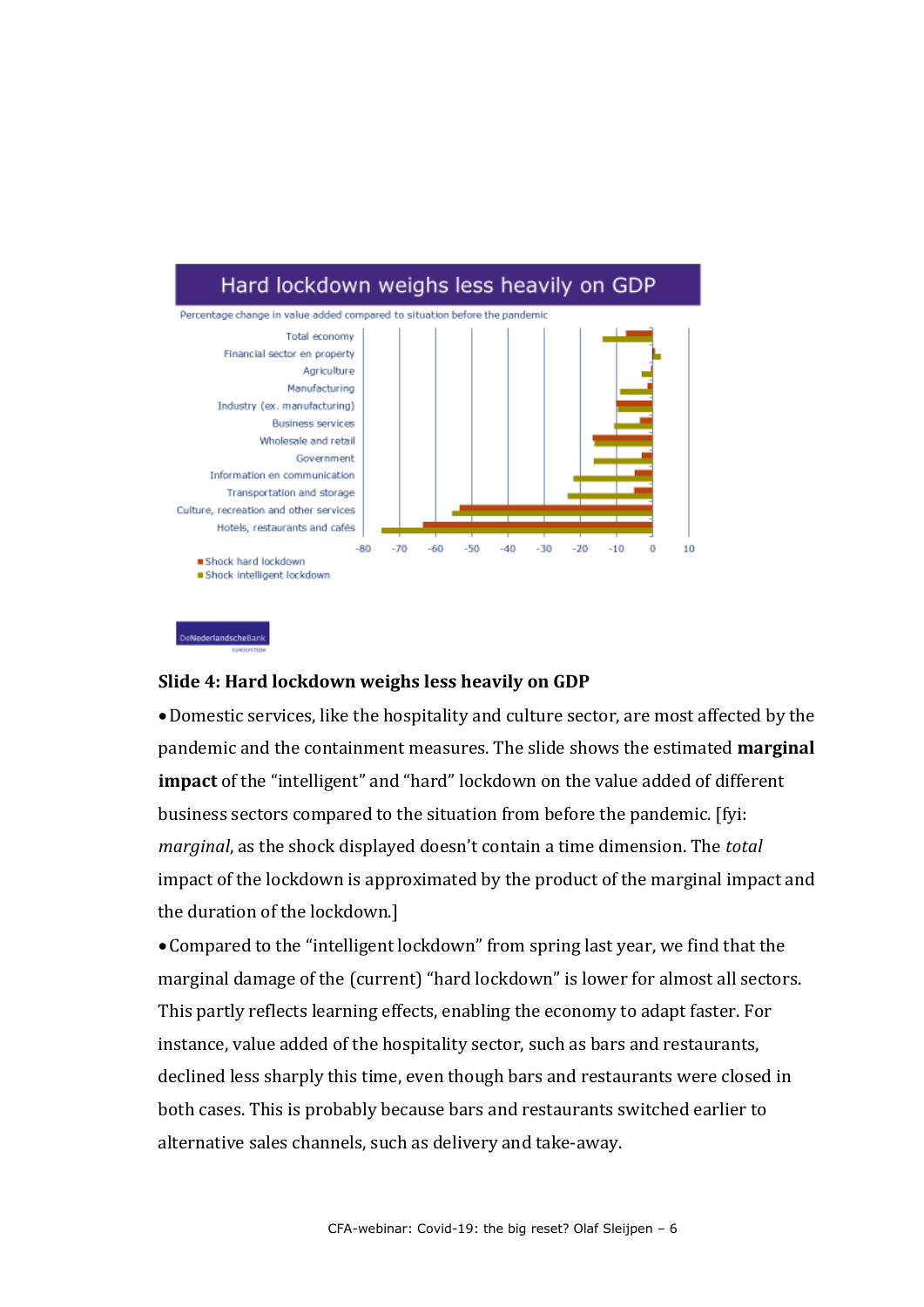Moreover, the shock currently being experienced by the export sectors, such as manufacturing and transportation, is expected to be less severe. This largely owes to the fact that the impact on world trade is less severe this time, as other parts of the world are less affected by a second wave.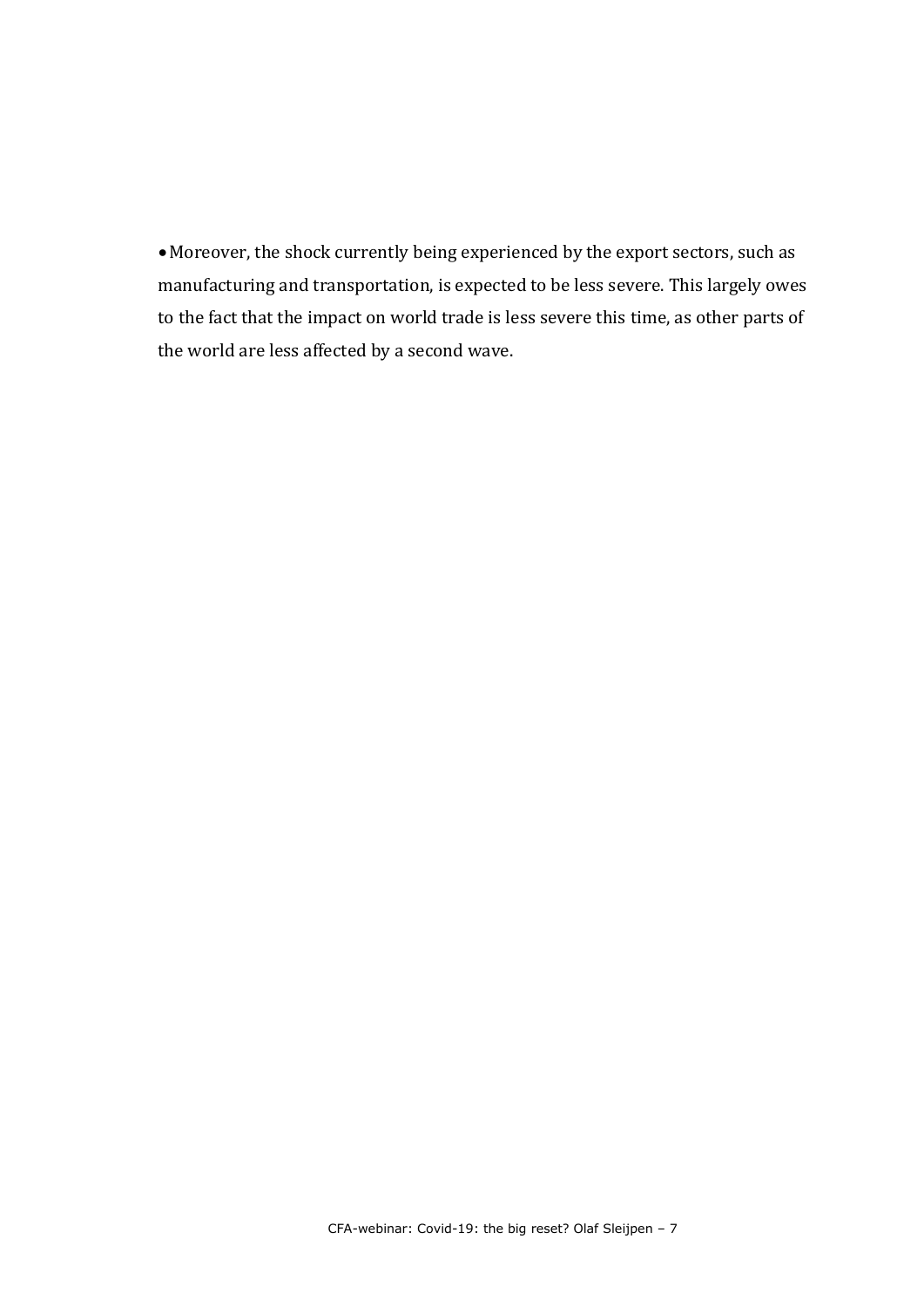

#### **Slide 5: Pandemic stress test: two scenarios**

Dutch banks have weathered the crisis relatively well so far, partly as a result of capital buffers built up in the years before the pandemic. The government and supervisory measures taken in the past year have also made a significant contribution.

However, as the economic picture remains highly uncertain, we have updated our pandemic stress test from last June to assess the implications of a **severe** and a **very severe** macroeconomic scenario for Dutch banks.

The severe scenario assumes that the medical solution will be implemented after the summer of 2022 and that containment measures will remain in effect until then. As a result, GDP will grow at a rate of 0.2% in 2021 and 2.2% in 2022.

Compared to the severe scenario, the second stress scenario assumes an extremely slow and difficult vaccination process, with a fiercer resurgence of the virus in 2021 and substantial containment measures having to remain in place until the end of 2022. This scenario also assumes that the virus will remain out of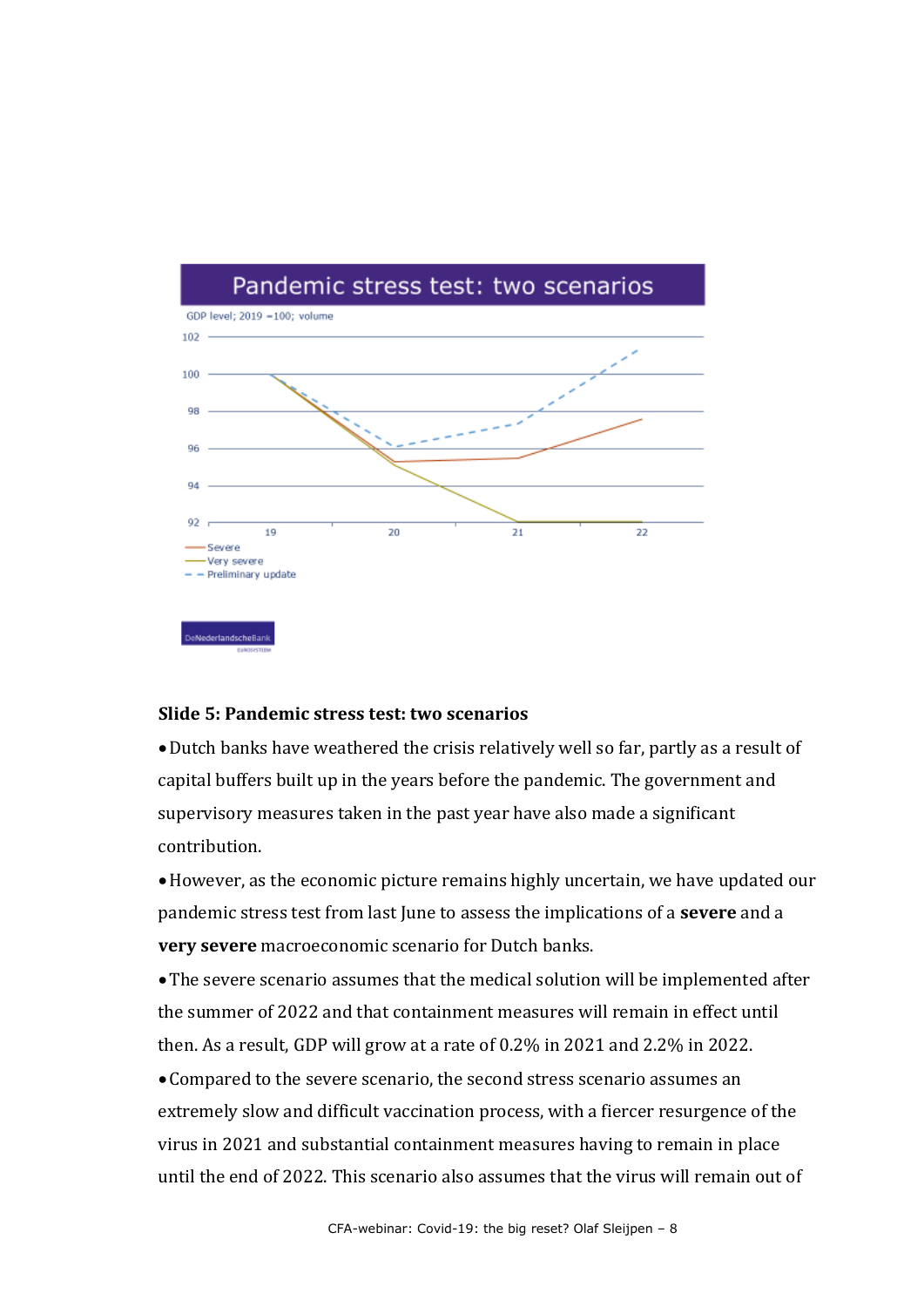control not only in the Netherlands but also in the rest of the world, causing continued disruption to international trade. This would place considerable strains on the Dutch economy in 2021, with bankruptcies rising, confidence remaining low and risk premiums reaching high levels. As a result, GDP will contract again in 2021, without showing any recovery in 2022.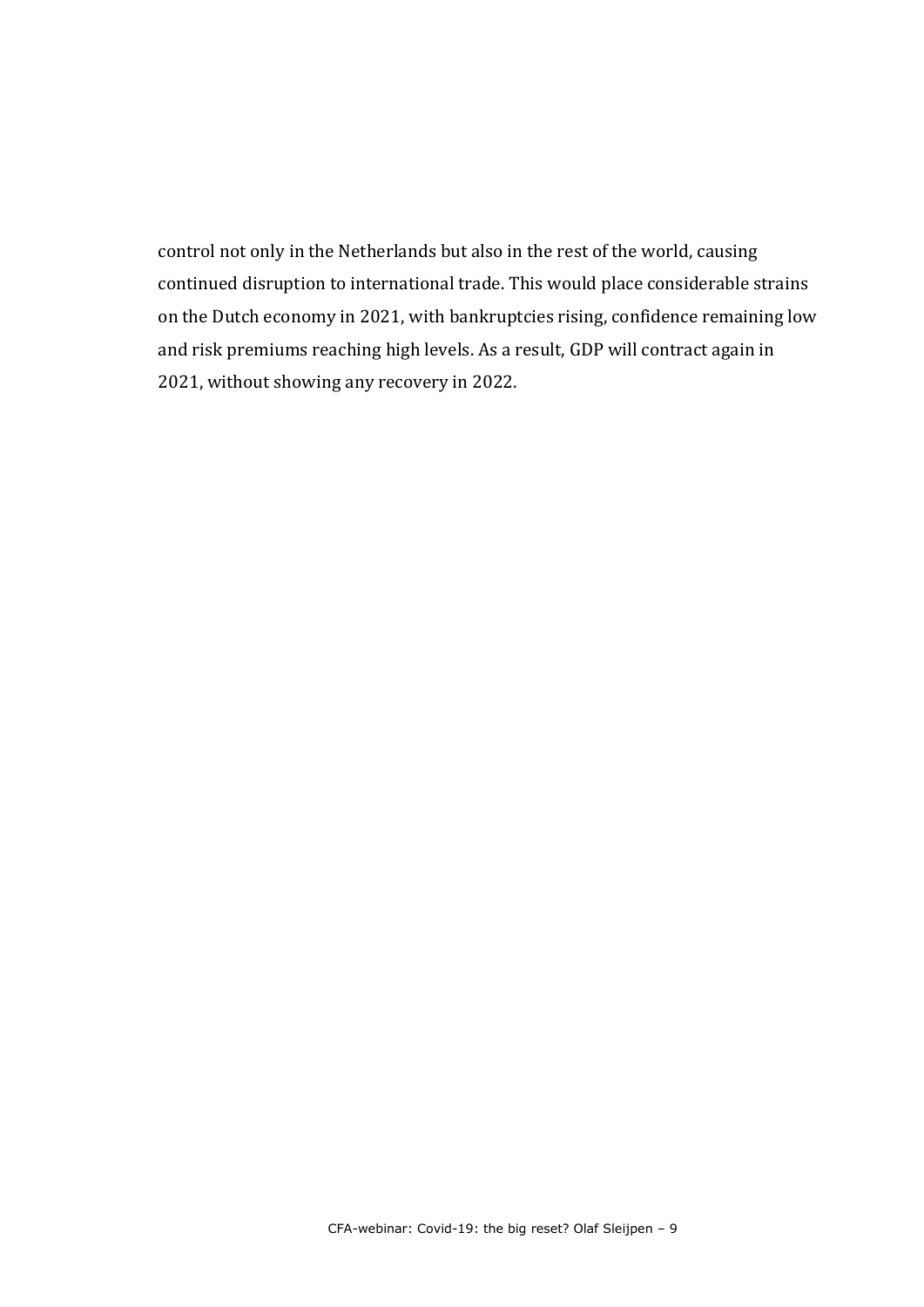

#### **Slide 6: Deterioration of banks' capital position is manageable**

 In the **severe** scenario, the average capital ratio of Dutch banks will fall by about 2 percentage points, from 17% to 15%. In the **very severe** scenario, capital ratios fall by an average of almost 4 percentage points, to 13%.

 In both cases, this would amount to a significant deterioration of Dutch banks' capital position. However, because of their relatively strong buffers, banks should be able to absorb this impact without having excessive repercussions in terms of lending to households and businesses. Moreover, the average capital ratio would remain comfortably above the regulatory capital requirements.

The estimated impact on capital positions is now smaller compared to the our pandemic stress test from June last year. This difference can be explained by the upward adjustments to the economic outlook since June. Nevertheless, the impact on bank balance sheets can still be significant. That is particularly true if the government support measures are scaled back. It is therefore important that banks stay alert to the build-up of credit risks. In the period ahead DNB will continue to monitor closely the impact of economic developments on the financial sector.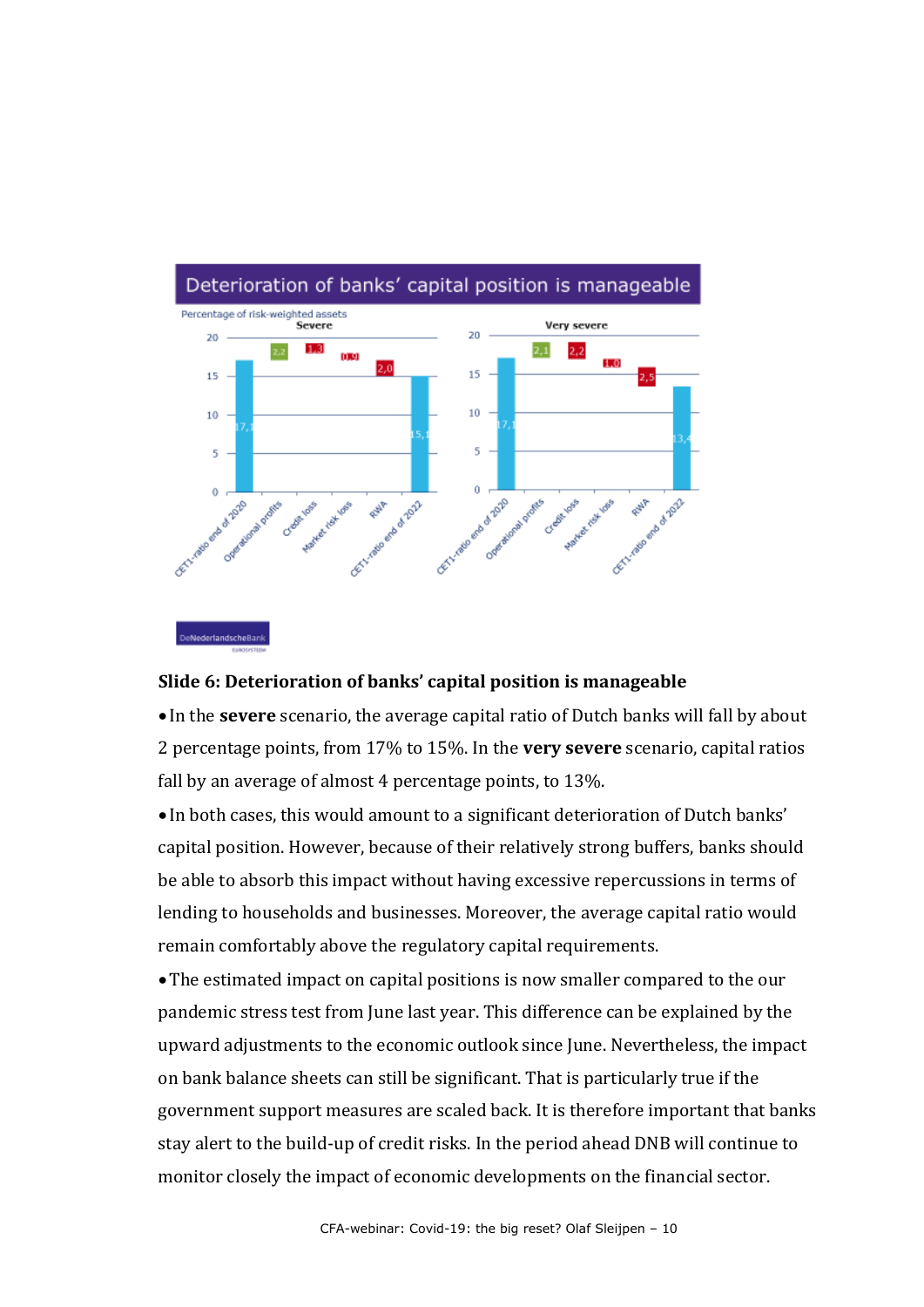

## Effective policy response limits damage

### **Slide 7: Effective policy response limits damage**

**eNederlandsche Bank** 

A comprehensive response by governments, central banks and prudential authorities managed to soften the blow and contain risks for the financial sector. With a global pandemic, there is a natural role for governments to act as businesses and households cannot protect themselves against such risks. In the Netherlands, government support measures in 2020 and 2021 together account for over 7% of GDP. [The largest measure is a wage subsidy for employers, followed by a compensation for fixed costs and an income subsidy for the selfemployed.] On top of that, business have been able to defer their tax payments and apply for bank credit under state guarantees.

These measures help prevent long-term economic damage caused by bankruptcies and job loss, and have been effective so far. Unemployment increased quite strongly at the start of the pandemic, but has since recovered and the overall increase is relatively muted. Bankruptcies reached a 20-year low in 2020.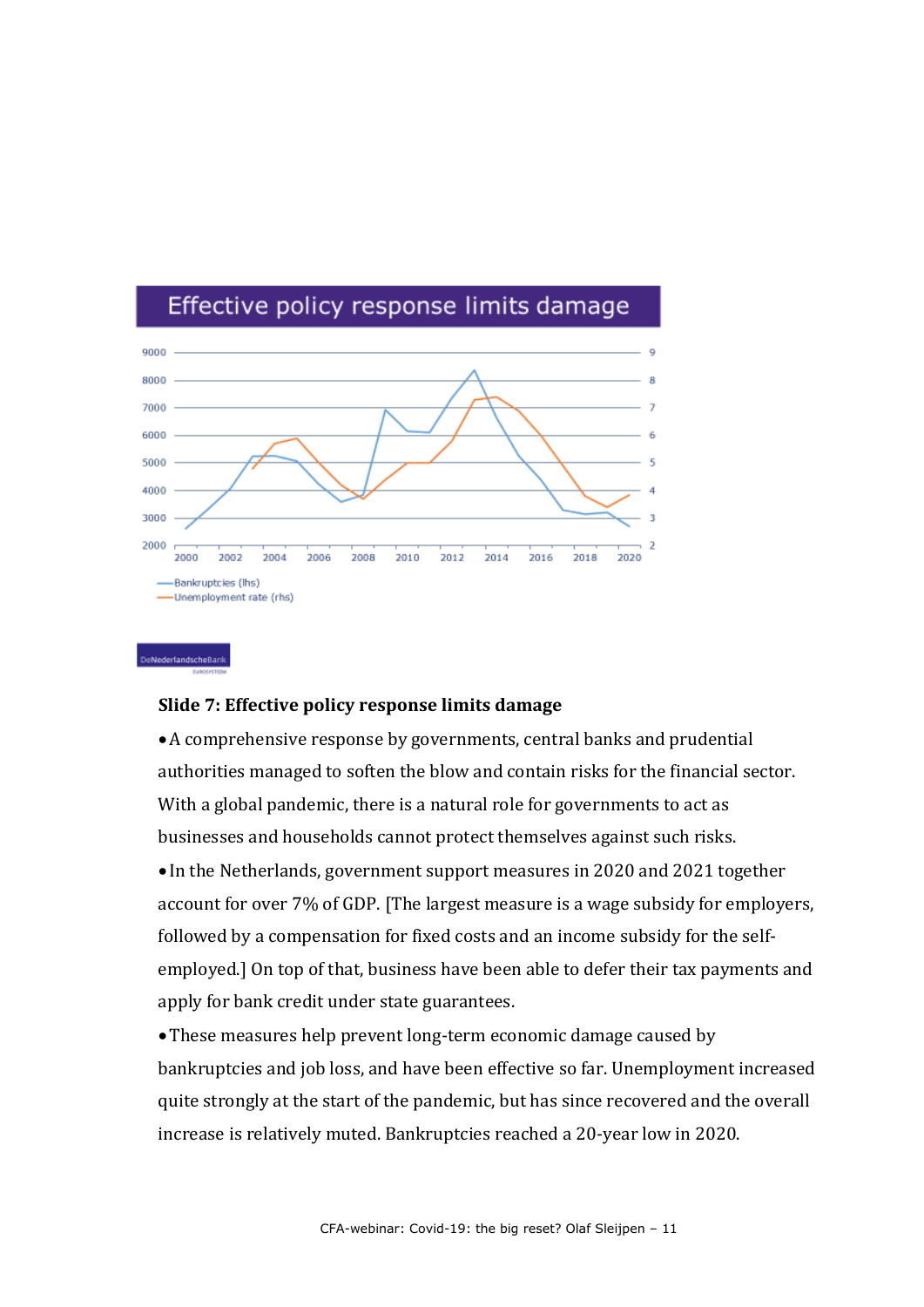Government support should last no longer than necessary: apart from the budgetary costs, too lengthy support may also hamper economic dynamism and reallocation of production factors.

However, the second lockdown and the roll-out of the vaccine imply an increased need in the short run as well as a perspective of bridging the gap. Support measures should therefore be continued until lockdown measures can definitively be lifted.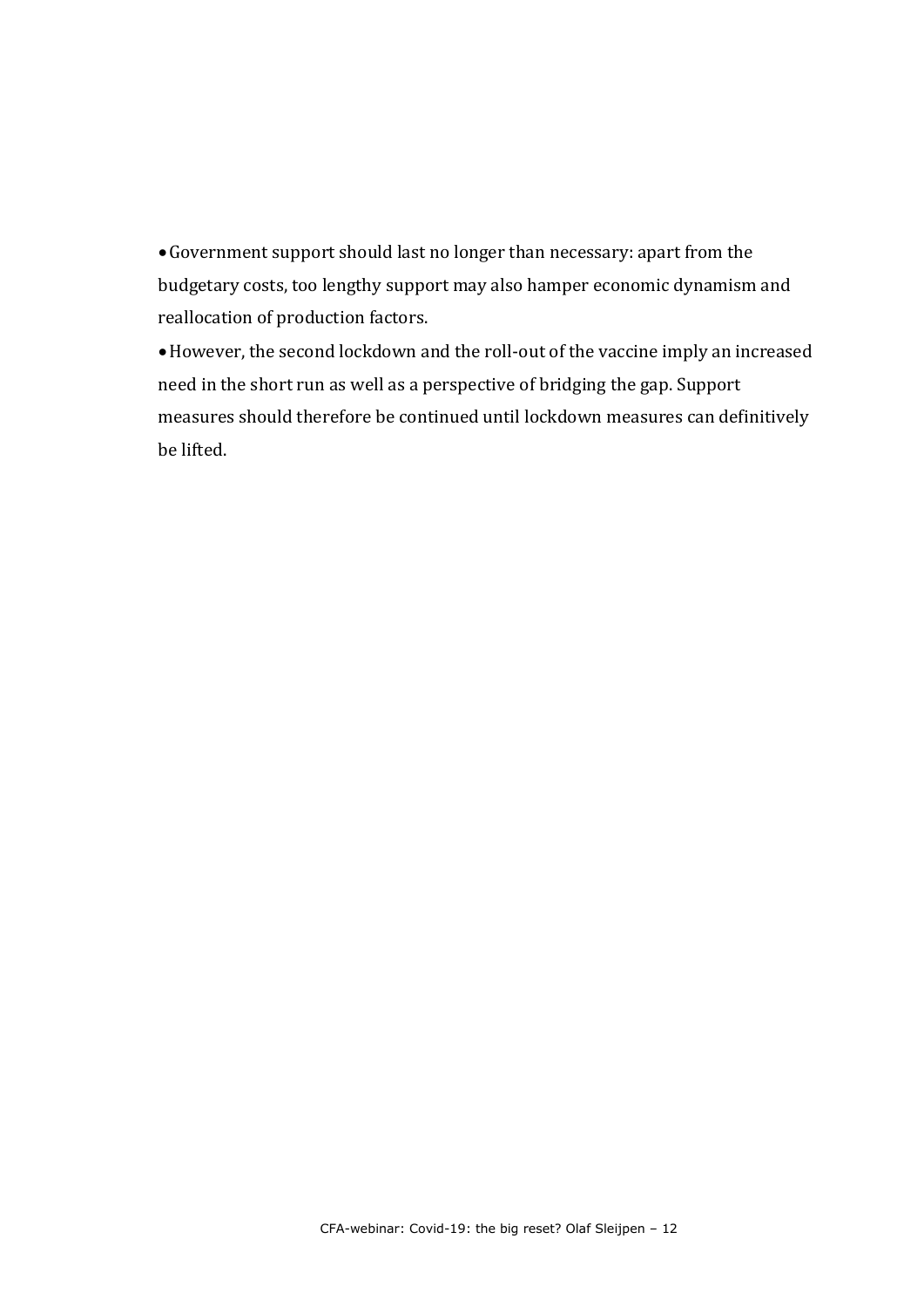

#### **Slide 8: Increase public debt manageable**

The impact on public finances has been substantial. This emphasizes the benefits of building buffers in good times. In 2019, public debt had decreased to just below 50% of GDP, and the budget balance was in surplus.

As a result of both support measures and automatic stabilisers in the budget, the budget balance in 2020 deteriorated to a deficit of over 6% of GDP. This is among the highest deficits since the Second World War. This year and next year the deficit is expected to remain above the 3% deficit criterion according to our December forecast.

This leads to an increase in public debt of public debt from below 50% in 2019 to just over 60% of GDP this year, with the extended lockdown and additional support measures since December likely leading to a further upwards effect.

While the increase in debt is sizeable, sustainability is not at risk. Compared to other euro area countries it remains relatively low, and Dutch government debt is expected to remain a safe investment.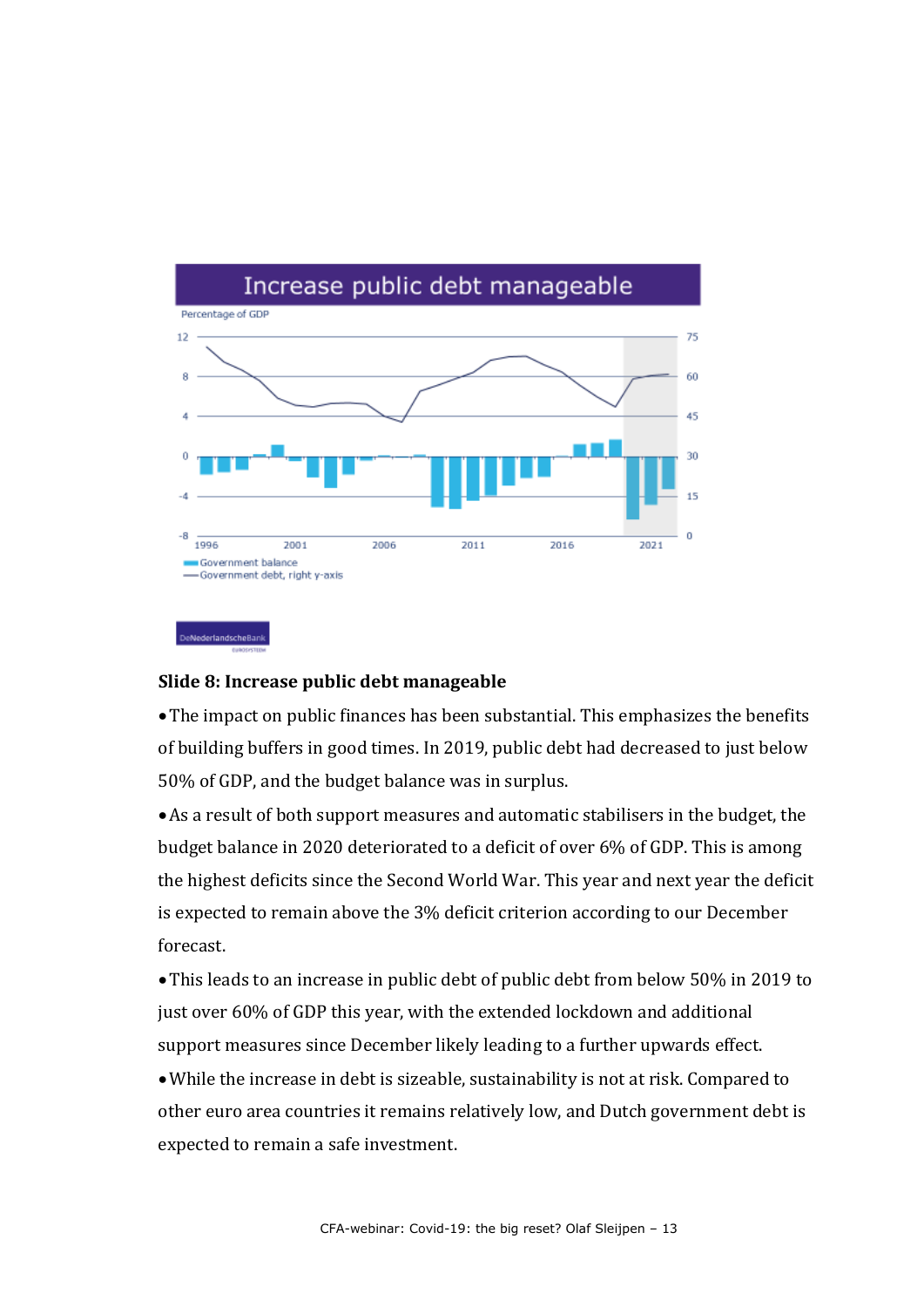After the winding down of support measures, fiscal policy should therefore remain supportive. While we see no scope for a structural increase in fiscal spending, automatic stabilisers should be allowed to fully function to allow the recovery to take hold.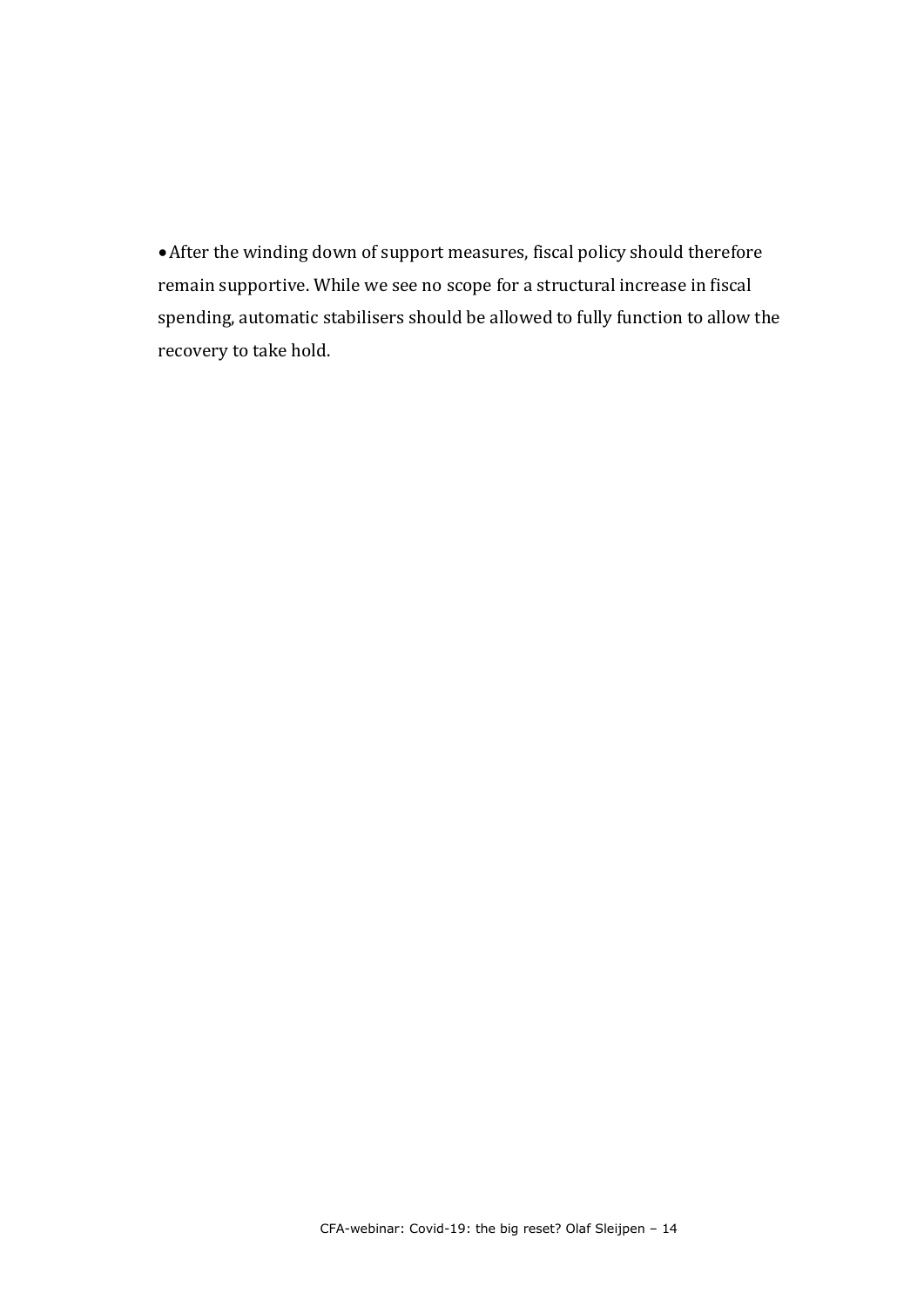## Green investments can speed up recovery



Estimated (%) change in global CO2 emissions in 2020 compared to 2019

#### **Slide 9: Stimulate green investments to speed up economic recovery**

The recovery of the economy can be speeded up by increasing green investments that are already deemed necessary for the transition to a carbon neutral economy. Although the Covid-19 crisis depresses global carbon emissions, this is a temporary decrease (see graph) where a structural reduction in emissions is needed to meet the Paris climate targets. It is therefore essential that we seize the opportunity and aim for a green recovery from this crisis.

Private investments by companies and households can be made more attractive via higher subsidies and fiscal incentives. Public sustainable investments can also be increased (for example public transport, energy infrastructure and nature restoration).

We welcome the recent EU agreement on a higher emission reduction target of 55% in 2030. An ambitious EU green deal can give an important boost to green investments. Better carbon pricing is necessary for many sectors, which should be done at the EU level. DNB supports the EC proposals to tighten the reduction targets of the EU ETS and to widen the scope of the ETS to include new sectors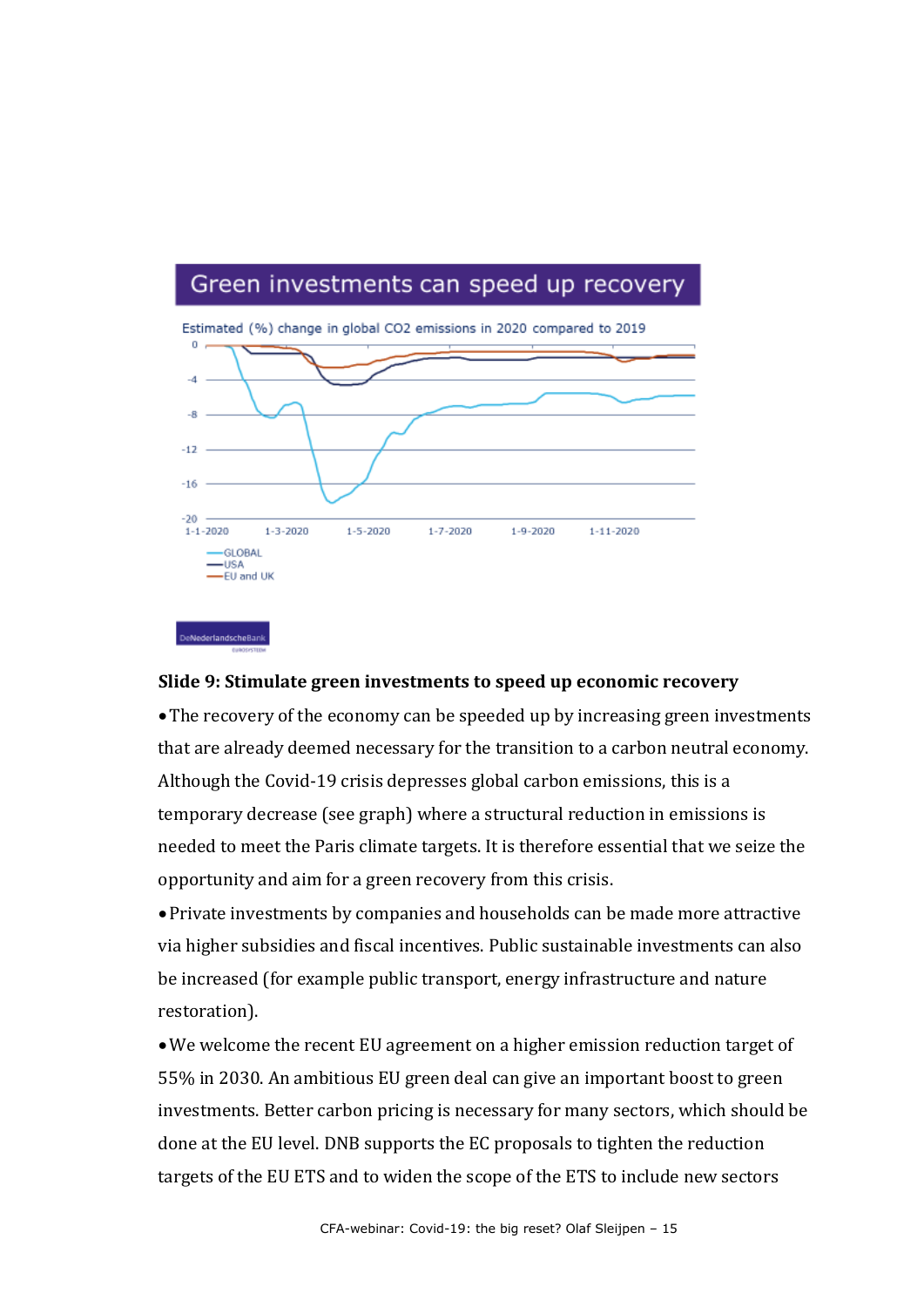(transport, buildings). Implementation of a carbon border adjustment mechanism (CBAM) could potentially help prevent carbon leakage and keep EU companies competitive, but should be set up in a way consistent with WTO rules. Finally, EU agricultural subsidies should be made more dependent on stringent European sustainability conditions.